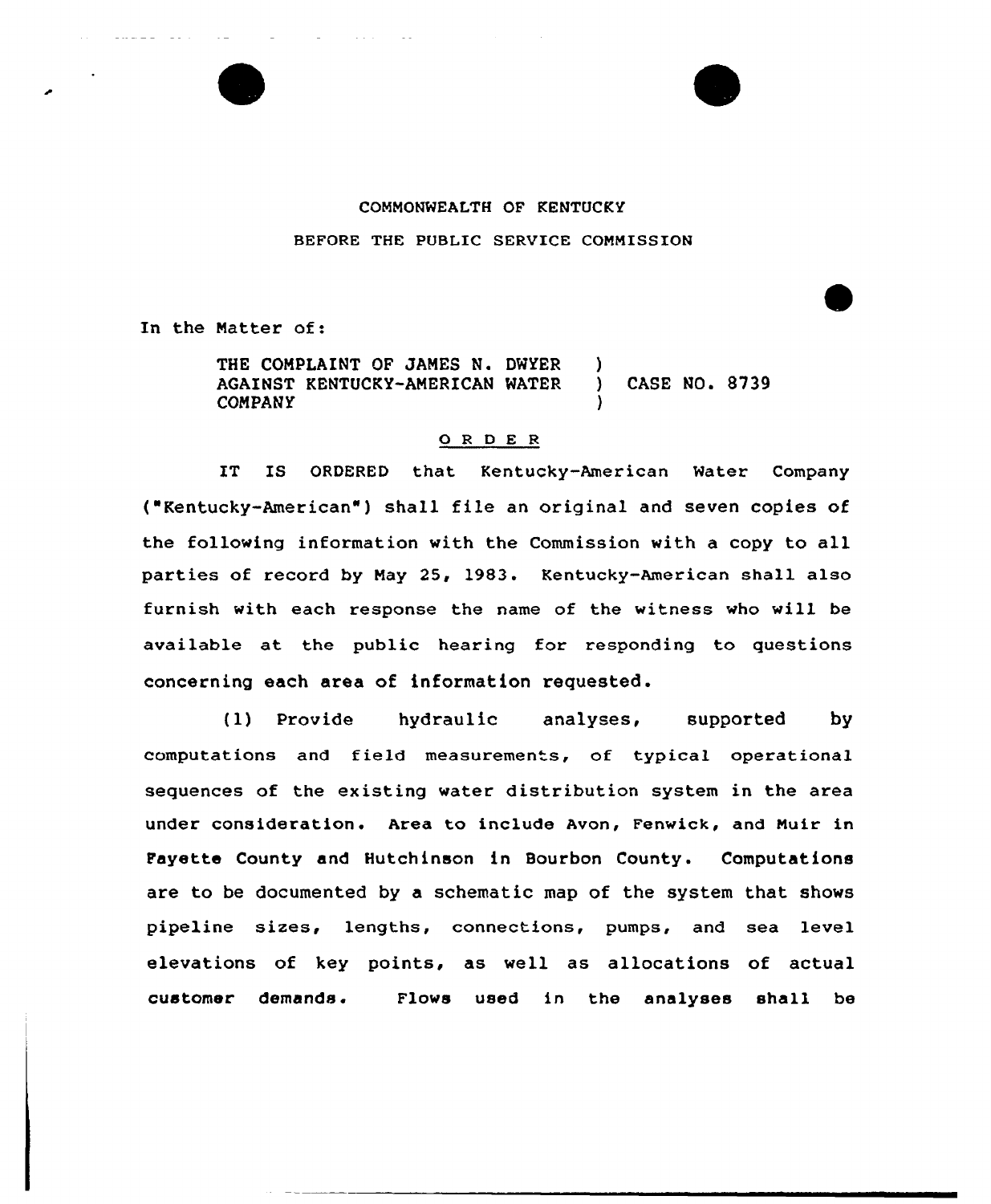identified as to whether they are based on average daily flows, peak daily flows, fire flows, or any combination or variation thereof. The flows used in the analyses shall be documented by actual field measurements and customer use records and any deviation from actual measurements shall be fully explained.

(2) Provide a summary of any operational deficiencies of the existing water system that are indicated by the hydraulic analyses.

(3) Provide hydraulic analyses, supported by computations and field measurements, of typical operational sequences of the water distribution system after the proposed future 8-inch main along Antioch road has been constructed and is operating. Justify fully any assumptions used in the analyses.

(4) Provide hydraulic analyses, supported by computations and field measurements, of operational sequences of the water distribution system after a proposed 3-inch diameter waterline has been exended along Antioch Road to the James N. Dwyer property and is operating. Justify fully any assumptions used in the analyses.

(5) Provide a pressure recording chart showing the actual 24-hour continuously measured pressure available at Kentucky-American's water main in the vicinity of the intersection of Ware Road and Antioch Road. Identify the 24-hour period recorded, the exact location of the pressure recorder and. the sea level elevation of the recorder.

 $-2-$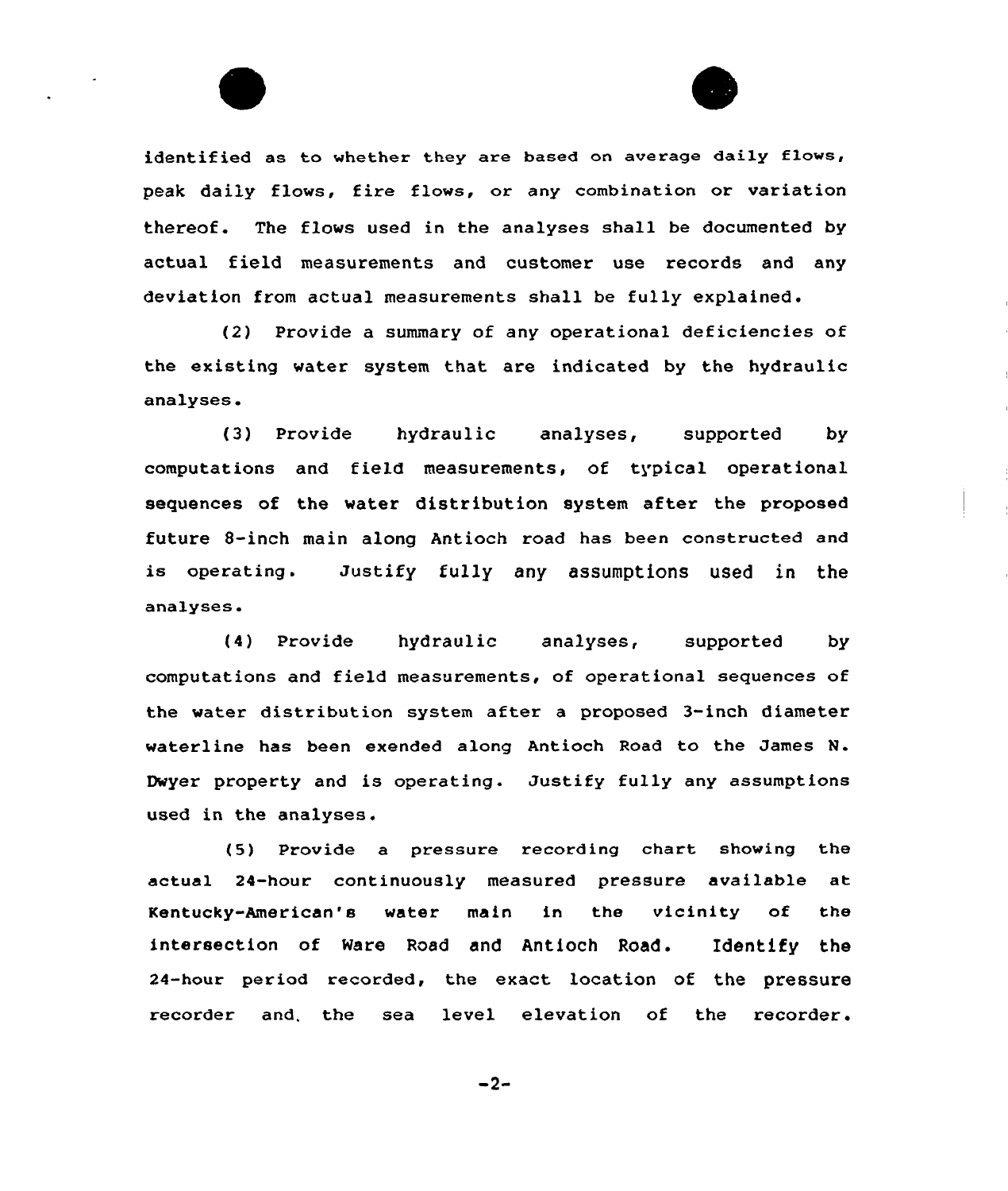(6) Provide a pressure recording chart showing the actual 24-hour continuously measured pressure available at Kentucky-American's water main in the vicinity of the intersection of Bethlehem Road and Antioch Road. Identify the 24-hour period recorded, the exact location of the pressure recorder and the sea level elevation of the recorder.

(7) Provide copies of all bacteriological test reports made and reported to the Kentucky Division of Water for the two years ending Nay 1, 1983.

(8) Provide copies of the results of all bacteriological tests made but not reported to the Kentucky Division of Water for the two years ending May 1, 1983.

(9) Identify the sample point locations of all positive bacteriological tests conducted for the two years ending May 1, 1983. In addition, identify the sample point for each positive test as to diameter of main, whether or not the main was dead-ended or looped, and provide a reasonable estimate of the average daily flow through the main at the sample point.

(10) Provide copies of all chlorine residual test reports made and reported to the Kentucky Division of Water for the two years ending May 1, 1983.

(ll) Provide copies of the results of all chlorine residual tests made but not reported for the two years ending May 1, 1983.

(12) Identify the sample point locations of all chlorine residual tests which obtained results below 0.2 milligrams per

 $-3-$